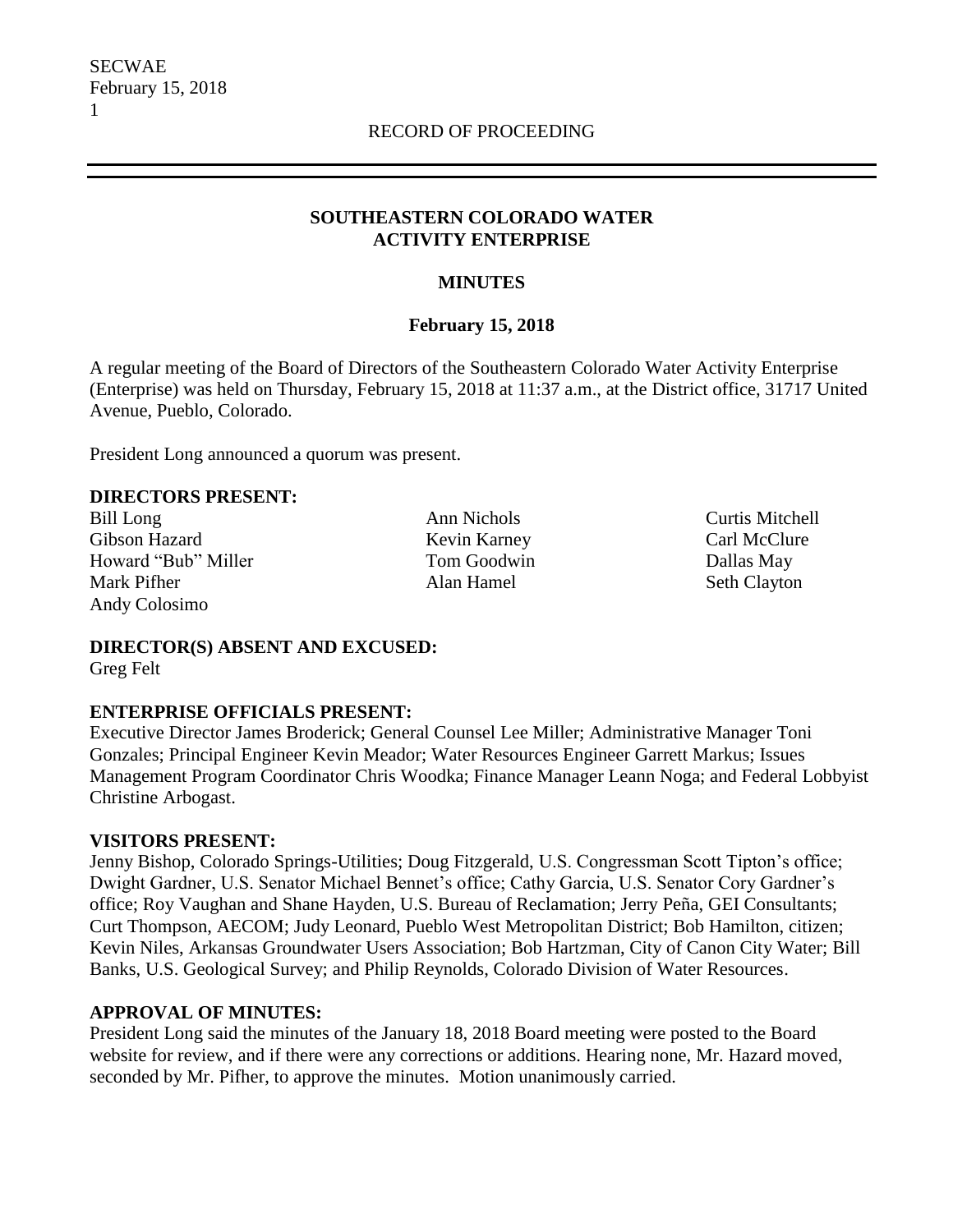### **FINANCE COMMITTEE REPORT:**

Treasurer Nichols reported the financial statements for January 2018 were posted to the Board website for review. Treasurer Nichols moved, seconded by Mr. Hamel, for acceptance of the January 2018 financial statements and payment of the February 2018 bills. Motion unanimously carried.

### **CONSENT ITEMS:**

None

### **PRESENTATIONS:**

#### FEDERAL LEGISLATION

Christine Arbogast reported in recent weeks, Congress passed and the President signed a two-year budget bill that includes \$63 billion in new spending for domestic programs, and more than \$80 billion for military.

On February 12, 2018, the Administration released its FY '19 budget, which included drastic cuts in domestic programs: it zeroed out the popular TIGER transportation grants and proposes to cut Department of Transportation by 19 percent; it proposes to reduce farm conservation programs by \$13 billion over 10 years; it proposes to cut the Corps of Engineers by 22 percent, and Medicare by \$200 billion over a number of years.

It also proposes significant cuts in Reclamation programs, including water and related resources, taking rural water projects from \$87 million to \$30 million; cutting WaterSmart grants and Title 16 reuse and recycling programs from \$34 million to \$3 million.

And then on February 14, 2018, the Administration announced a \$1.5 trillion infrastructure plan to include \$200 billion in 10 years to leverage the remaining dollars from state, local, and private sources. The pay for the additional \$200 billion in spending is across the board cuts in domestic spending and a possible 25 cent gas tax increase.

With all of that, the budget included zero dollars for the Arkansas Valley Conduit.

We will now work with our delegation to try to restore funding. The AVC was mentioned in the budget documents, which may help overcome the earmark issue. Jim Broderick and Christine Arbogast are going to Washington, D.C. to discuss this with the delegation on March 1 and 2. And there will be an overall push from groups like Family Farm Alliance and National Water Resources Association to oppose the President's proposals.

Please bear in mind that the Administration's budget is simply the opening bid in the budget process.

One additional note: the Administration's budget does include funding for the reorganization of the Department of the Interior. That proposal has not landed with support on Capitol Hill. While it may be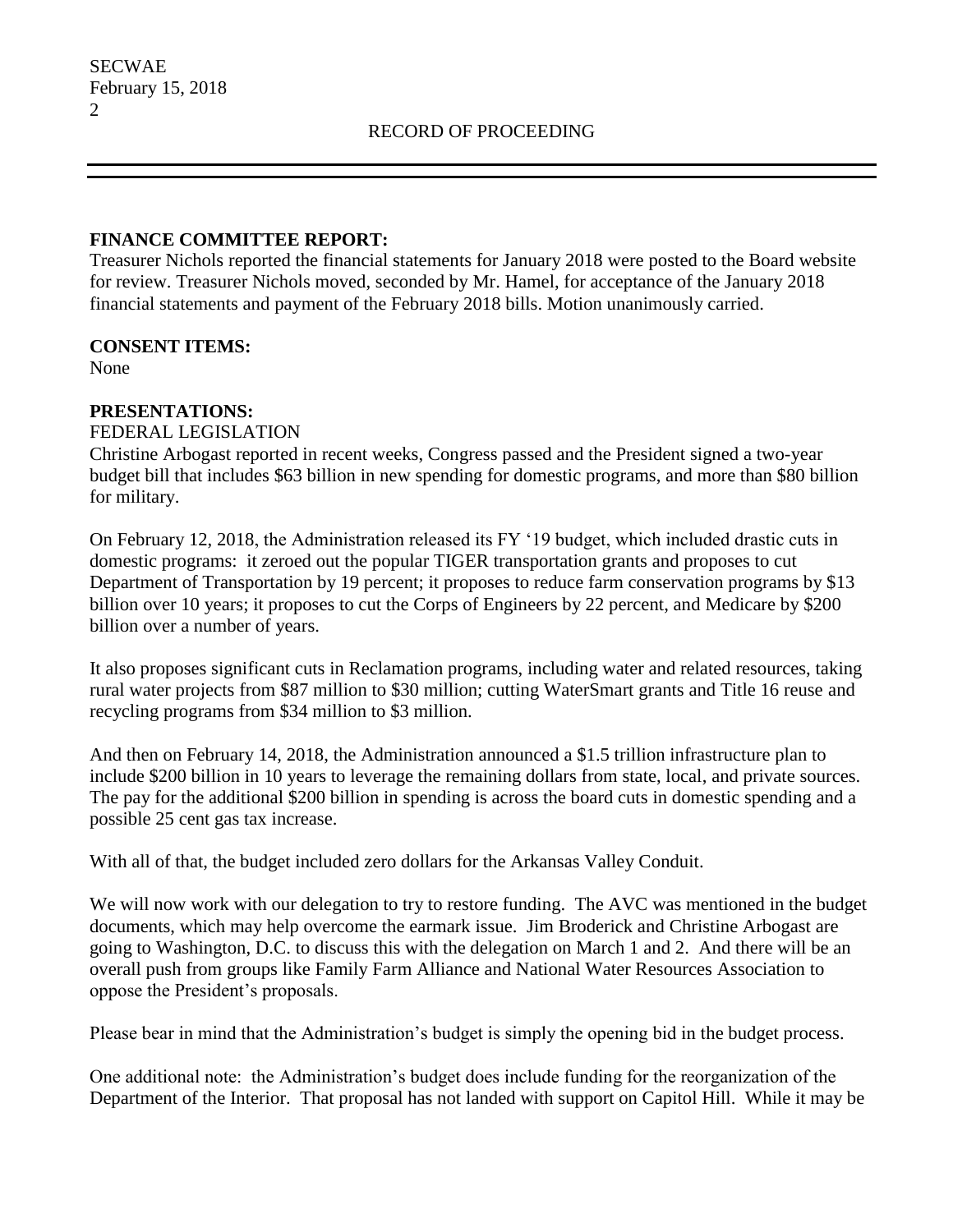desirable to have agencies like Reclamation and Bureau of Land Management headquartered in the West, the broader reorganization is much more complex.

## PUEBLO DAM HYDROELECTRIC PROJECT UPDATE

Kevin Meador reported construction of the Pueblo Dam Hydroelectric Project continues on schedule for a mid-2018 start-up. Mr. Meador provided the Board a copy of the Project Status Report showing the major tasks timeline along with a PowerPoint reviewing the following:

• Pictures of the Construction Project

# AVC UPDATE

Chris Woodka presented a PowerPoint reviewing the following:

- Activities for Early 2018
- Administrative Budget Released
- New Concept Technical and Costing Evaluation Report
- District Proposal to Reclamation
- Proposed Timeline
- Participants Meetings

## **ACTION ITEMS:**

None

## **INFORMATION ITEMS:**

The Board was provided written material on the following topics, which were posted to the Board website:

- AVC and Excess Capacity Master Contract Update
- Regional Resource Planning Group (RRPG) 2018 Update

## **OTHER BUSINESS MATTERS:**

Mr. Broderick asked that the Board members submit any suggested edits to the County Communication and Legacy of Service publications by the end of the week, so they can be finalized and printed for distribution.

President Long asked if there were any other matters to come before the meeting, and hearing none, adjourned the meeting at 12:05 p.m.

Respectfully submitted,

Toni Gonzales Administrative Manager \_\_\_\_\_\_\_\_\_\_\_\_\_\_\_\_\_\_\_\_\_\_\_\_\_\_\_\_\_\_\_

Secretary